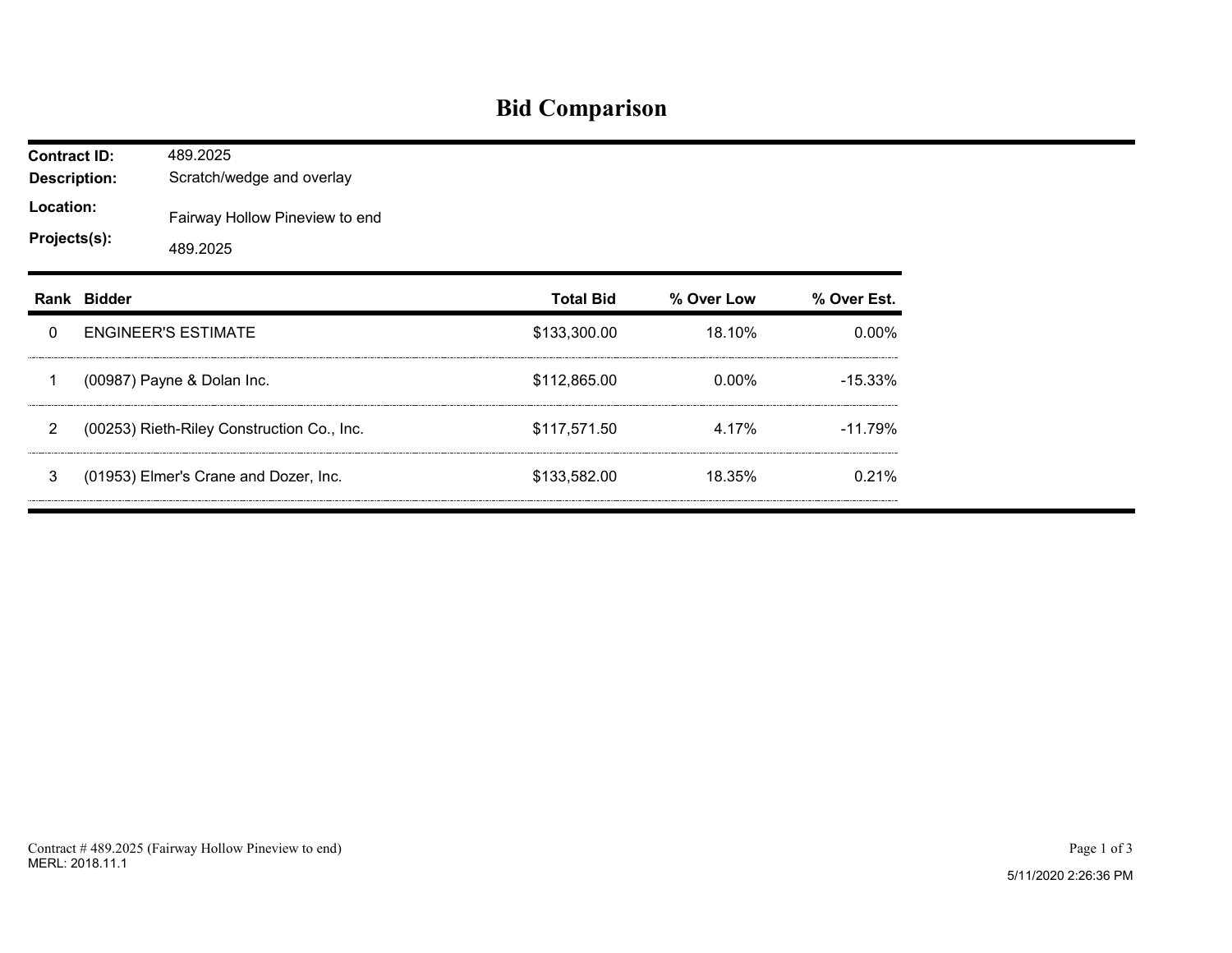| Line               | Pay Item Code                       | <b>Quantity Units</b> |        | <b>ENGINEER'S ESTIMATE</b> |              |                                            |              | (2) Rieth-Riley Construction Co., |              |
|--------------------|-------------------------------------|-----------------------|--------|----------------------------|--------------|--------------------------------------------|--------------|-----------------------------------|--------------|
| <b>Description</b> |                                     |                       |        | (0)<br><b>Bid Price</b>    | Total        | (1) Payne & Dolan Inc.<br><b>Bid Price</b> | <b>Total</b> | Inc.<br><b>Bid Price</b>          | <b>Total</b> |
| 0001               | 1500001                             |                       | 1 LSUM | \$5,000.00                 | \$5,000.00   | \$5,000.00                                 | \$5,000.00   | \$5,000.00                        | \$5,000.00   |
|                    | Mobilization, Max \$5,000           |                       |        |                            |              |                                            |              |                                   |              |
| 0002               | 5010050                             | 660                   | Ton    | \$75.00                    | \$49,500.00  | \$64.10                                    | \$42,306.00  | \$65.35                           | \$43,131.00  |
| <b>HMA, 4E1</b>    |                                     |                       |        |                            |              |                                            |              |                                   |              |
| 0003               | 5010056                             | 990                   | Ton    | \$75.00                    | \$74,250.00  | \$64.10                                    | \$63,459.00  | \$69.15                           | \$68,458.50  |
| <b>HMA, 5E1</b>    |                                     |                       |        |                            |              |                                            |              |                                   |              |
| 0004               | 8120140                             | $\overline{2}$        | Ea     | \$200.00                   | \$400.00     | \$100.00                                   | \$200.00     | \$1.00                            | \$2.00       |
|                    | Lighted Arrow, Type C, Furn         |                       |        |                            |              |                                            |              |                                   |              |
| 0005               | 8120141                             | $\overline{a}$        | Ea     | \$100.00                   | \$200.00     | \$100.00                                   | \$200.00     | \$1.00                            | \$2.00       |
|                    | Lighted Arrow, Type C, Oper         |                       |        |                            |              |                                            |              |                                   |              |
| 0006               | 8120170                             |                       | 1 LSUM | \$2,000.00                 | \$2,000.00]  | \$500.00                                   | \$500.00     | \$875.00                          | \$875.00     |
|                    | <b>Minor Traf Devices</b>           |                       |        |                            |              |                                            |              |                                   |              |
| 0007               | 8120350                             | 150                   | Sft    | \$2.00                     | \$300.00     | \$1.00                                     | \$150.00     | \$0.01                            | \$1.50       |
|                    | Sign, Type B, Temp, Prismatic, Furn |                       |        |                            |              |                                            |              |                                   |              |
| 0008               | 8120351                             | 150                   | Sft    | \$1.00                     | \$150.00     | \$1.00                                     | \$150.00     | \$0.01                            | \$1.50       |
|                    | Sign, Type B, Temp, Prismatic, Oper |                       |        |                            |              |                                            |              |                                   |              |
| 0009               | 8120370                             |                       | 1 LSUM | \$1,500.00                 | \$1,500.00   | \$900.00                                   | \$900.00     | \$100.00                          | \$100.00]    |
|                    | <b>Traf Regulator Control</b>       |                       |        |                            |              |                                            |              |                                   |              |
| <b>Bid Totals:</b> |                                     |                       |        |                            | \$133,300.00 |                                            | \$112,865.00 |                                   | \$117,571.50 |